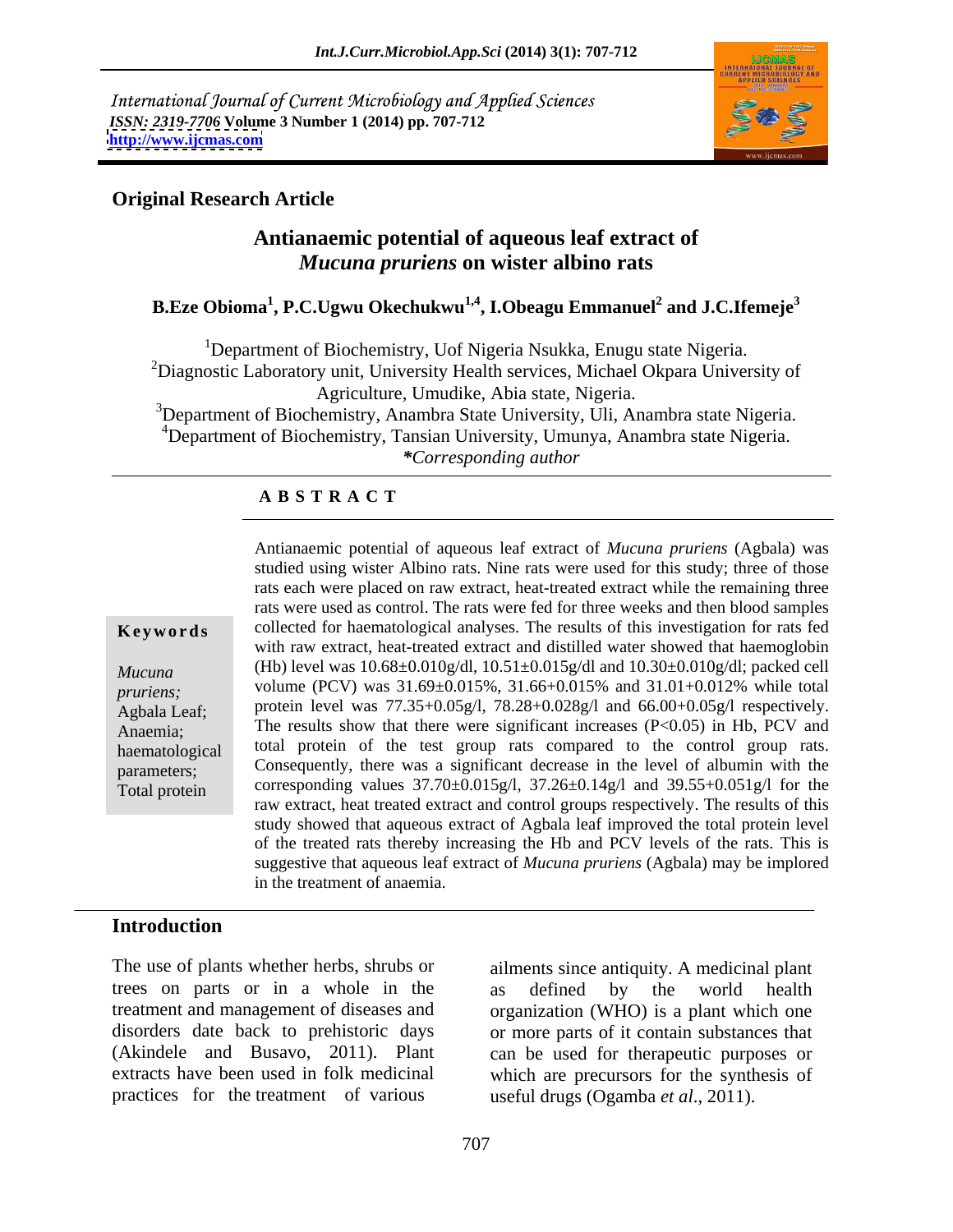In the eastern part of Nigeria *Mucuna pruriens* populary known as agbala leaf in *problems* because RBCs contain (Katzenshlager *et al*., 2004). This liquid *pruriens* is thought to have originated from India. It is one of the popular medicinal plants of India and it constitutes more than 200 indigenous drug Anaemia may also arise as a result of not formulations. All parts of *Mucuna*  getting enough folic acid or vitamin B12. *pruriens* posses valuable medicinal Blood disorders such as sickle cell anemia properties. and thalassemia, or cancer may also lead

Anaemia is a condition where there is a lower than normal number of red blood cells in the blood, usually measured as a decrease in the amount of hemoglobin. World health organization (WHO) defined anaemia as a hemoglobin (Hb) concentration <130g/l in men and <120g/l in women. There has been debate about the use of these values in definitions, whether they should be used to define extract anemia in this sex group (Beutler, 2006).

red blood cells (RBCs) in the body

Igbo populace is used as a blood tonic haemoglobin, which carries oxygen to the traditionally (Katzenshlager *et al.*, 2004; body's tissues. Anaemia can cause a Akindele and Busavo, 2011 and Ogamba variety of complications including fatigue *et al*., 2011). Among the natives of eastern and stress on bodily organs. Anaemia can part, the use of *Mucuna pruriens* (agbala be caused by many things, but the three leaves ) extract is a very common remedy bodily mechanisms that produce it are: for the treatment of anemia. The fresh excess destruction of RBCs, blood loss leaves are collected from the farm, garden and inadequate production of RBCs or bush manually, the leaves are washed (penninx, 2004). Anaemia can result from with clean water and then squeeze to inherited disorders, nutritional problems remove the liquid content of the leaves (such as an iron or vitamin deficiency), extract is then boiled for about five exposure to a drug or toxin. Iron might be minutes and is taken orally as blood tonic too low because of heavy periods, to boost blood production. *Mucuna*  pregnancy ulcers, colon polyps, colon becomes too low. This can lead to health problems because RBCs contain infections, some kinds of cancer, or cancer, inherited disorders or a diet that does not have enough iron.

> to anaemia [\(http:llwww.Biomcentral](http:llwww.Biomcentral). com/1471-2318/8/1/prepub).

### **Aims and objectives of the research**

Hemoglobin is the oxygen carrying part of The aim of this research was to determine red blood cells. It gives these blood cells the anti-anaemic properties of leaf extract their red colour (Williams 2006). Anaemia of *Mucuna pruriens* (Agbala) and its effect is a deficiency of hemoglobin in the blood on selected biochemical indices such as due to lack of red blood cells and /or their Hb, PCV, total protein in order to hemoglobin content (Churchill 2000). determine the efficiency of this extract in treatment of anaemia in man.

# **Materials and Methods**

## **Preparation of the aqueous plant extract**

Anaemia, one of the more common blood washed and weighed. 100g of the leaves disorders occur when the level of healthy were extracted with 100ml of distilled The leaves of *Mucuna pruriens* were water with the aid of a manual (cheese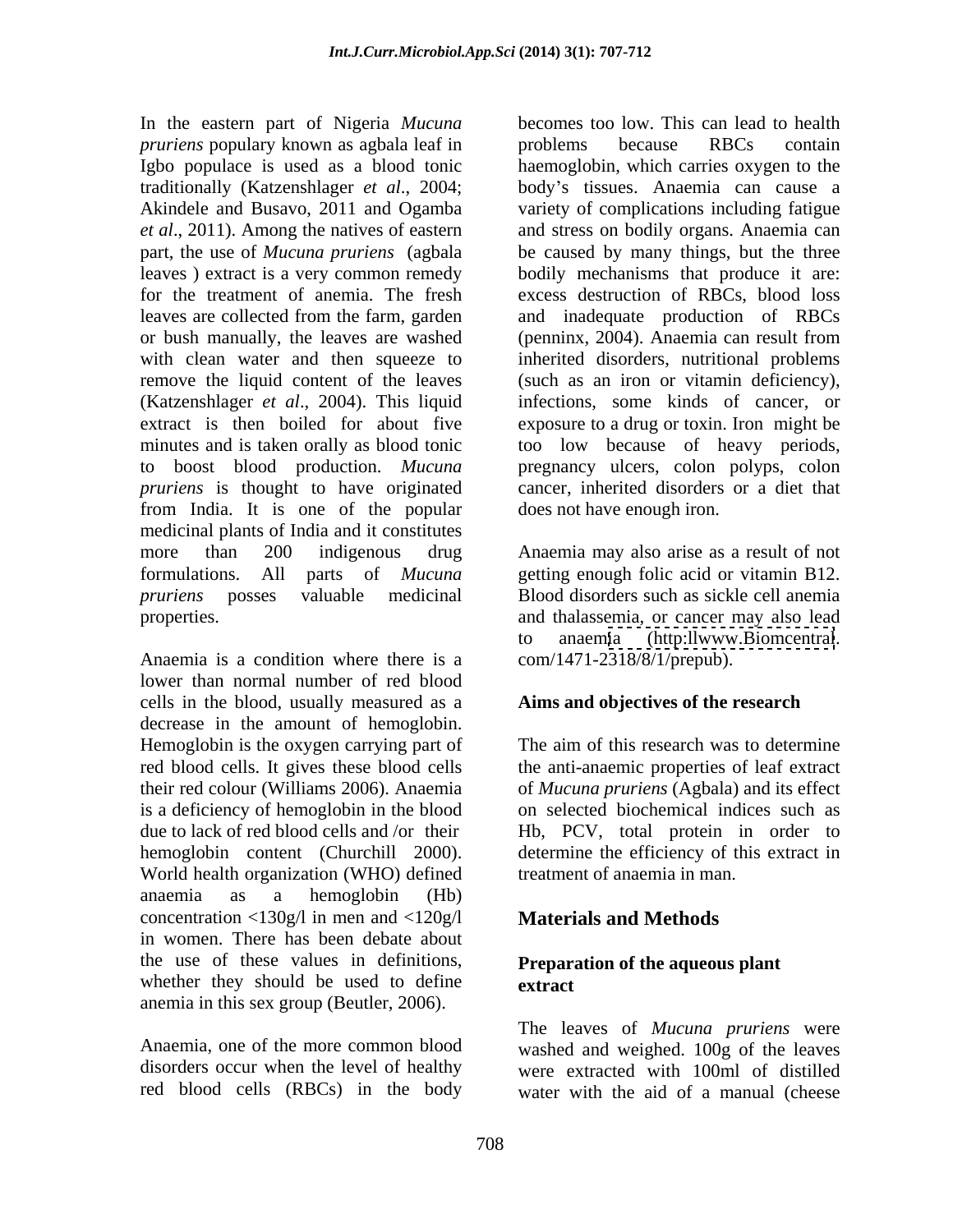cloth) sieve. 60 ml of *Mucuna pruriens* was measured and heated for 5mins. The heated extract was allowed to cool at room **Body weights** temperature while the remaining 60ml

The leaves of *Mucuna pruriens* were collected from Umuoma and were authenticated by Mr. C.J Onyirioha of the Blood sample was collected from the rats Department of Biochemistry Anambra

The animals used for this study were both male and female wister albino rats with average weight of 45-66g. They were purchased from animal house of the Faculty of Pharmaceutical Sciences, University of Nigeria Nsukka. The **parameters** animals were housed in locally fabricated cage in the animal house of Department of Biochemistry, Anambra State University, Uli for 4 weeks. They were allowed to acclimatize to the new environment for methods seven days before the commencement of the experiment. They were fed with animal feed water *ad labitum*.

Nine wister albino rats were used in this study. The rats were randomly divided into<br>three groups made of three animals each as<br>**Results and Discussion** three groups made of three animals each as shown below. The animals were fed for three weeks. They were given extract to drink at their own will which served as

Group A: served as the control and received only water and normal guinea

Group C: 60ml of heated extracts

### **Body weights**

(raw extract) was used like that. 60mls of Initial and final body weights of the raw and heated extracts were measured animals were recorded at the end of the and given to the rats daily. treatments period (3 weeks ), the animals **Plant materials** eollected. were sacrificed and blood sample collected.

## **Sample collection**

State University, Uli. technique. Blood sample was collected **Experimental animals** examples of the eye to puncture the retrofed with aqueous extracts using orbital from the retro-bulbar plexus of the medial bulbar plexus out flow of blood into bottle containing ethylene-diamine-tetra-acetic acid (EDTA). The sample was stored at 4°C before analysis.

### **Determination of hematological parameters**

Hematological Parameters of Hemoglobin (Hb) and Packed Cell Volume (PCV) were determined using Dacie and Lewis (2000) methods.

### **Determination of total protein and albumin**

**Experimental design** Total protein and Albumin were assayed using Lumeij *et al*., 1990 methods.

# **Results and Discussion**

their water. with raw extracts, followed by rats fed feed. level of rats fed with heated extracts Group B: 60ml of raw extracts lastly control rats. Meanwhile, there was a The data above showed an increase in the level of heamoglobin and PCV of rats fed with heated extracts and lastly control rats fed with water and normal feed. There was a progressive increase in total protein followed by rats fed with raw extracts and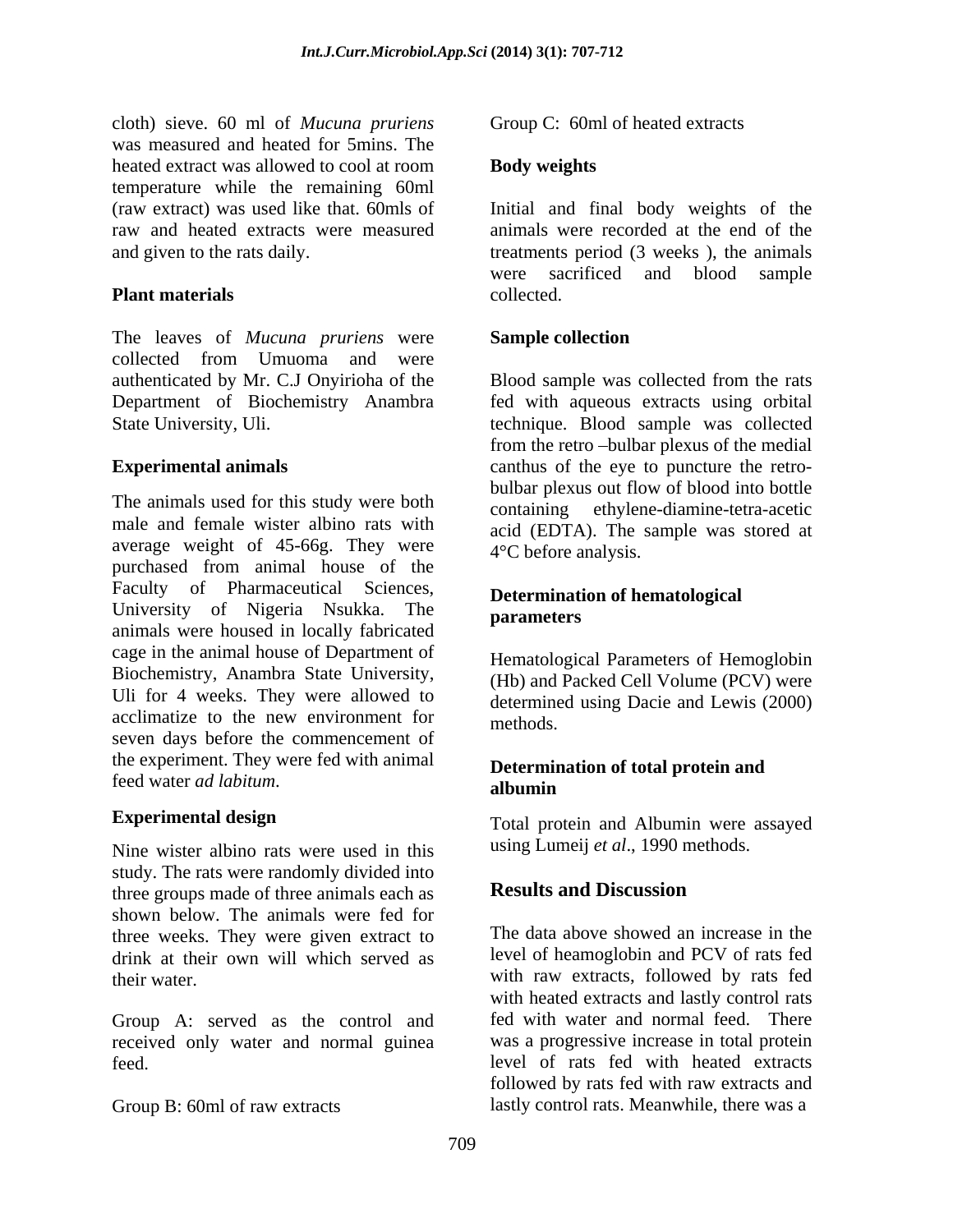| Sample         | Hb(g/dl)          | PCV (%)           | Total protein   | Albumin $(g/l)$  |
|----------------|-------------------|-------------------|-----------------|------------------|
|                |                   |                   | (g/l)           |                  |
| Raw extract    | $10.68 \pm 0.010$ | $31.69 \pm 0.015$ | 77.35±0.015     | 37.70+0.150      |
| Heated extract | $10.51 \pm 0.015$ | $31.66 \pm 0.015$ | 78.28±0.028     | $37.26 \pm 0.14$ |
| Control        | $10.30 \pm 0.010$ | $31.01 \pm 0.012$ | $66.00\pm0.005$ | $39.55 + 0.051$  |

**Table.1** The results of some selected heamatological and biochemical parameters of rats fed with *Mucuna pruriens*

*Mucuna pruriens* revealed that the extracts boosted blood production. The raw and heated extracts increased the haemoglobin level of the experimental rats which is responsible for the respiratory pigment in the red blood corpuscles. Haemoglobin is composed of an iron-containing substance called haem (Ezeanyika, 2004). The In conclusion, the results of this study significant increases in the PCV and Hb suggest that the raw and heated extracts of levels of the heated and raw extracts *Mucuna pruriens* could be used in the showed that the extracts could be used as synthesis of blood when consumed an anti-anaemic drug in the treatment of because of its high protein and anaemia. The hematological values of animal could be influenced by age, breed, nutritional status, current status of the **References** individual and environmental factors (Butler and Waleen, 2006). The rats fed Akindele A.J. and Busavo F.L. 2011. with heated extracts drank it more than those fed with raw extracts because the heated extract was lighter and watery profile in normal and haloperidol while raw extract was found to be thicker **the extract extended** rats. Nigeria Quarterly Journal and the rats find it difficult to drink. This was determined by measuring the extract Amin, K.M.Y; Khan, M.N and Ziller before and after feeding daily. The Rehmans, S. 1996. Sexual function importance of heating was to kill micro- improving effect of .*Mucuna pruriens* organism and reduce anti-nutrient in sexually normal male rats  $3<sup>rd</sup>$  ed. contents of the extracts. Total protein analysis revealed that the extract contains Butler, E. and Waalen, J. 2006. The good amount of proteins. Proteins are  $\qquad$  definition of anAemia :Blood

decrease in albumin of rats fed with heated hydrolyzed in the body to produce amino extracts followed by raw extracts while the acids which are then used to build up new albumin level of the control rats increased body proteins (Churchill, 2000). Rats fed significantly when compared with that of with heated and raw extracts increased the the raw and heated extracts. protein levels of the experimental rats. The results of this analysis carried out on source of protein and heat did not affect its the rats fed with aqueous extracts of protein availability. Analysis of albumin Therefore, the extracts could be a rich revealed a decrease in albumin levels (hypoalbuiminaemia) of the rats fed with the heated and raw extracts. This could be due to the binding action of the vitamin and mineral on the walls of the body organ (liver) (Mayne 2006).

> because of its high protein and haemoglobin boosting properties.

### **References**

- Effects of the hydroethanolic extract of Mucuna pruriens on haematological of Hospital Medicine, 212: 8-93.
- rd<sub>od</sub> ed. Fitoterapia publication. Pp53-58.
- definition of anAemia :Blood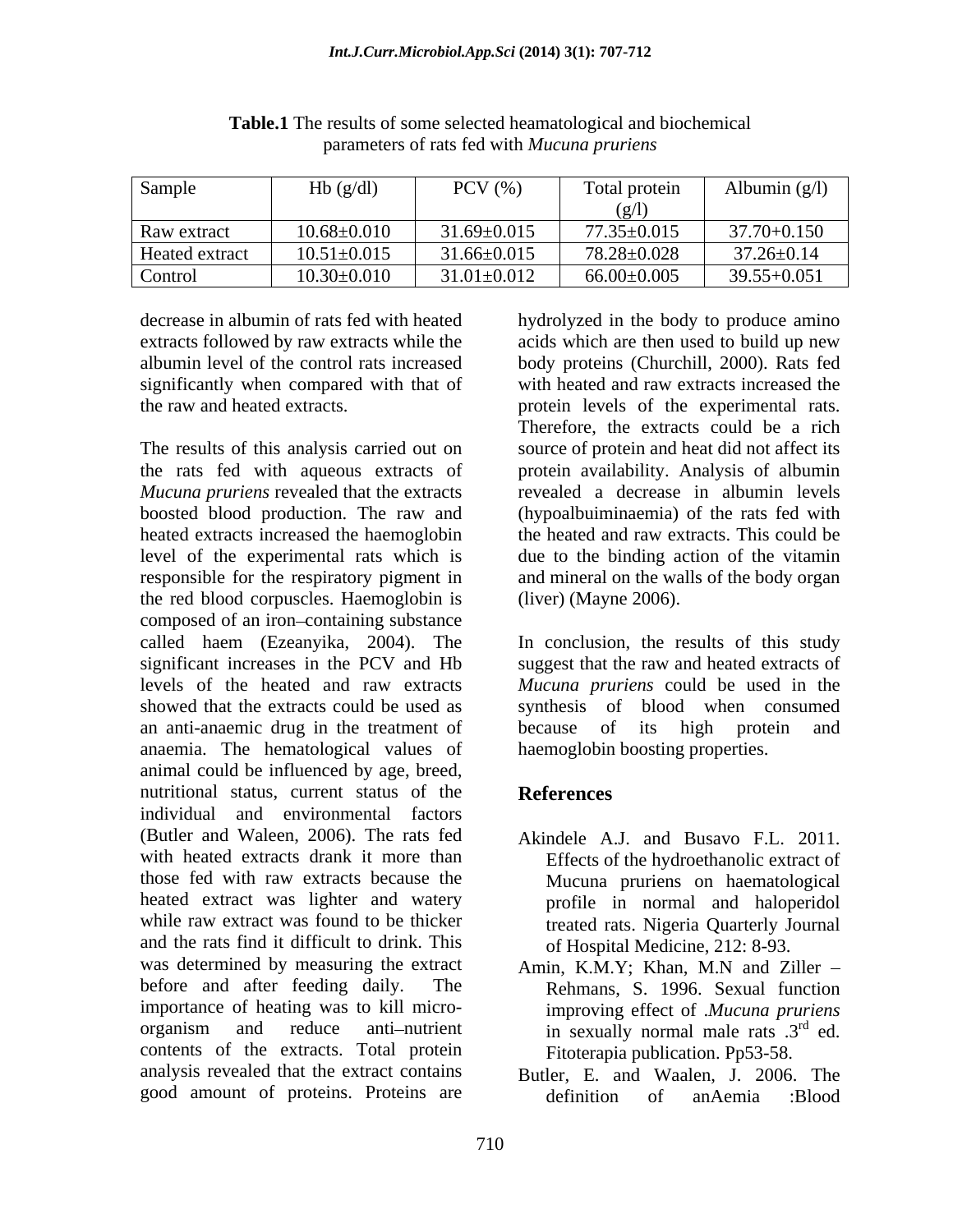heamoglobin . 107:1747-1750. 15:98-110.

- chemistry 2<sup>nd</sup> edition. Spectrum books
- Corey , C. 2007 . Hemolytic Anemia : center Hopkinds, Baltomore 15:441- 449. prevalence.Htm.Retrieved on 24|08|09.
- Churchill , E, Echeobi , O. and Nnelii , R.
- Crook , M.A. 2006 Biochemical test for metabolic medicine  $.7<sup>th</sup>$  ed. Edward
- Elmer, H.C1997. Better living through of some Nigerian leafy green  $2<sup>nd</sup>$  ed. Delmera, a division of Thoson
- 
- Ezeanyika , L.U.s 2004 . Biochemistry for Juhn , G.Eltz, D.R. 2006.Iron deficiency
- 
- Dacie, J.V. and Lewis, S.M. 2000. Kavach, S. 2001.htt//www.Herbal
- Gasket, H. Derry, S. More, R.A2008. pruriens.
- Giuliano F . Allard , J Dopamine and male Kingsley , R,S Shelly. J and James, E.B.
- Grund, S.2007. Permicious anaemia : journal of new Britain General hospital

.15:98-110.

- Bolarin, D.M. 2006. Hemoglobin: clinical Health stout, N. 2009. Definition of <sup>nd</sup> edition. Spectrum books anaemia . http: www. Health stout edition. Spectrum books anaemia. http: www. Health stout limited Ibadan. Pp62-80 :Com|ency|68|112|main-html.Retrieved on 25|05|09.
	- Sidney kimmed comprehensive cancer Hund, K. 2008. Prevention of anemia htt:ll [www.Cureresearch.com|a|anaemia|](http://www.Cureresearch.com|a|anaemia|)
	- 2007 . Implication of nutrition. Journal of medical sciences 5:242-244. albunin . Retrieved on09|09|09 Human serum albunin .2008. Wikipedis.org :|wiki|human serum
	- liver disease : Clinical chemistry and <sup>th</sup> ed. Edward .com||pediaetrics Retrieved 09|09|09 Human albumin. 2007. Hutchison encyclopedias [:www.Right](http://www.Right) health
	- Arnold publishers ltd . London . Ifon ,E.T.1997. The nutrient composition agricultural sciences: Agricultural science fundamental and application. availability of their iron contents :Ph.d. 2<sup>nd</sup> ed. Delmera, a division of Thoson Thesis ,Department of Biochemistry, learning , inc , united states of America University of Ibadan Nigeria . Pp 335- Pp.30, 116. of some Nigerian leafy green vegetables and physiological 445.
- Essig ,M.G. and Poore , R. 2008http:1 Islam ,M.S. Lucky ,N.S and Siddi [www.health](http://www.health) link : bc .caik base|Topic\ ,M.S.I.2004 variation hematological modest\Iw 2033\describe .Htm Parameter :International journal of Retrived on 25|05|09|. Poultry Science 2:144-147. Parameter :International journal of
	- Beginners . Basic :Aspect of anaemia :journal of varimed Health Nutritional Biochemistry 1<sup>st</sup> ed. care Network Baltimore 15:98-110.
- Published by Great AP express Katzenschlager ,R. Evans, A and Manson , Publishers limited .Pp 113 -131. A 2004. Mucuna Pruriens in Ezeokonkwo, C.A. 2004 Biochemistry for Beginners : Elements Relevant in clinical and Pharmacological study Biology  $1<sup>st</sup>$  ed. Publishers limited :Journal of neural Neurosury <sup>st</sup> ed. Publishers limited :Journal of neural Neurosury .Pp30-45. psychiatry. 75:6672-1677. A 2004. Mucuna Pruriens in parkinsons disease .A double blind :Journal of neural Neurosury
	- Practical Haematology. 9<sup>th</sup> Edition provider .com /mucuna htm <sup>th</sup> Edition provider .com /mucuna htm Churchill Livingstone. The example of the extent of the extent of the extent of the churchill Livingstone. Kavach, S .2[001.htt//.www.Herbal](http://www.Herbal) provider .com /mucuna htm htt:Wikipedia org |wiki| mucuna pruriens.
	- Prevalance of aneamia in older persons Kimberly, 12|03|09.serum total protein : Journal of BMC Geriatrics 8 2318- 36,8-21. protein Retrieved on 20|09|09. :en. Wikipedia-org |wiki | serum --total
	- sexual function . 2001.Eur urol 2003. Flowering plants and civilization 40:601-608. Superiorm and the state of the state of the state of the state of the state of the state of the state of the state of the state of the state of the state of the state of the state of the state of the state of the contract of the contract of the contract of the contract of the contract of the contract of the contract of the contract of the contract of the contract of the contract of the contract of the contract of the contract o ed.marger ,J kemp. Mc Grew-Hill companies. Pp 138-140,470-472.